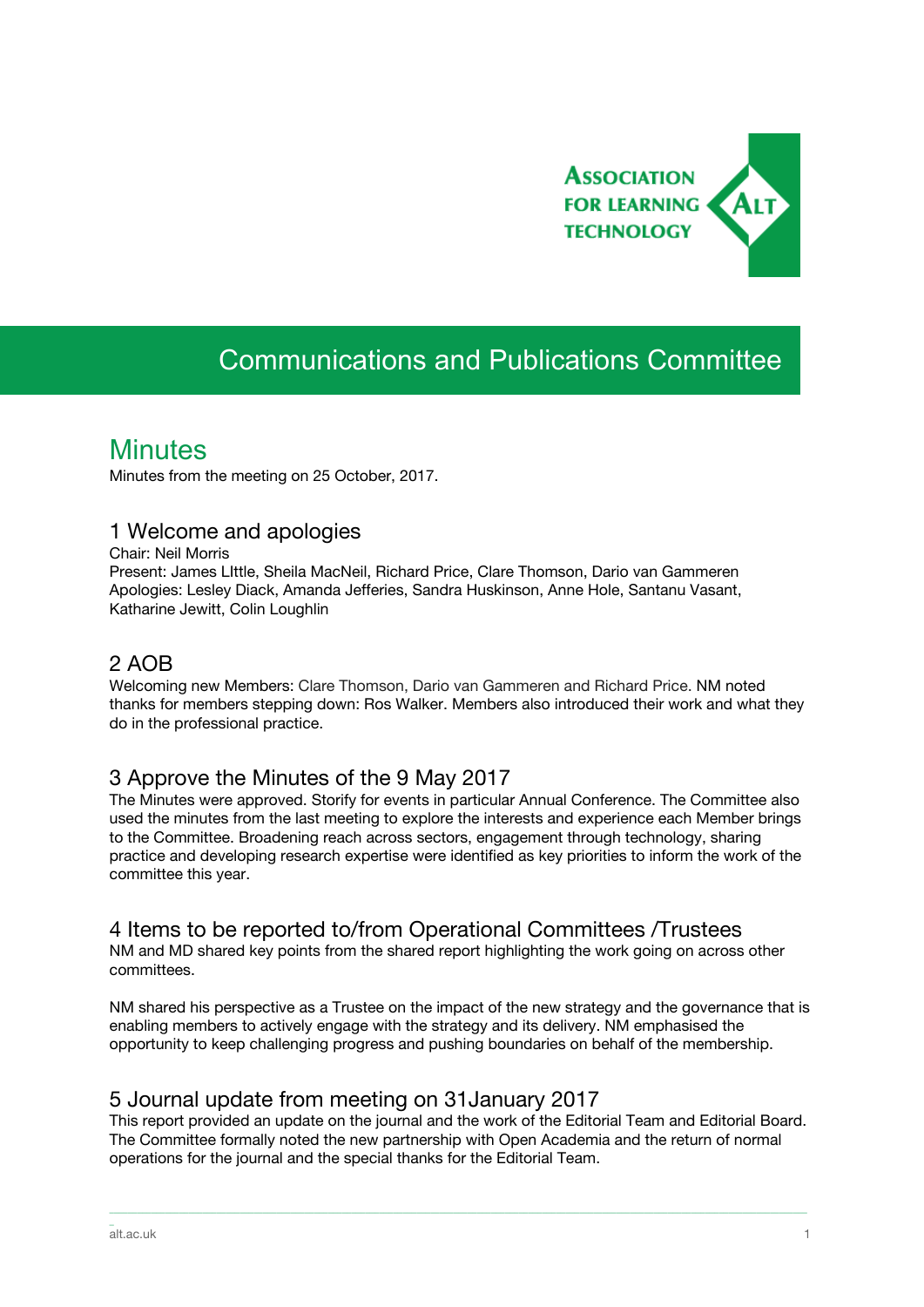The Committee then moved on to discuss plans for the governance of the journal from 2018 onwards. We discussed how we can learn from professional bodies across sectors and overall the proposal to set up a journal Steering Group for the journal for the next 2 years with representation from the Editorial Board, Committee and Publisher and reporting directly to Trustees to inform the strategic development of the journal.

The Committee also welcomed a more personal report from Amanda Jefferies on behalf of the Editorial Team acknowledging the thanks and support.

Recommendation: The Committee formally reports this progress made with submissions and publications to the Trustees.

Recommendation: The Committee seeks Trustees' formal approval for setting up this new Steering Group to undertake strategic development of the journal and report directly to Trustees until the end of the current ALT strategy (2 years).

## 6 #ALTC Blog

NM highlighted the work of Anne and the blog editorial team.

MD was reporting on behalf Anne Hole Hannah and the Committee formally welcomed new blog editors: Mathias, Ann-Kathrin Watolla, Gabi Witthaus, Jonathan Tulloch.

The Committee also noted thanks to Stella Ekebuisi and Howard Scott who have stood down after completing their 3 year terms as editors on the newsletter / #altc blog.

The Committee noted that Chris Rowell has agreed to continue for a second 3 year term. Teresa, Rachel and Santanu started a year later so have now served 2 years.

Anne reflected that the process of appointing new editors worked well and involved asking for volunteers to join the team and had a great response. Anne then created a shortlist and consulted the rest of the team.

The Committee agreed that for 2018 badge development for editorial team, and different badges for contributors should be planned. Suggestions include a multiple contributor badge and Journal badges to follow for 2018 developments with badges for contributors, editors and editorial board. Action: for MD to ensure that this is picked up in the planning for 2018 and reported back on next year.

The Committee proposed that the Winter Conference could be a good time to celebrate some of the blog contributors, i.e. most viewed post of the blog in 2017.

Action: Winter Conference, annual blog celebration! 12-13 December. Presenting Awards and prizes. Dario & Richard volunteered to be involved.

## 7 Events/Annual Conference

This report covers the period between June and September 2017, which included the 2017 Annual Conference and looks ahead to April 2018, taking in the Winter Conference and OER18. It has been a busy and successful summer and we thank you for your help in making it so.

\_\_\_\_\_\_\_\_\_\_\_\_\_\_\_\_\_\_\_\_\_\_\_\_\_\_\_\_\_\_\_\_\_\_\_\_\_\_\_\_\_\_\_\_\_\_\_\_\_\_\_\_\_\_\_\_\_\_\_\_\_\_\_\_\_\_\_\_\_\_\_\_\_\_\_\_\_\_\_\_\_\_\_\_\_\_\_\_\_\_\_\_\_\_\_\_\_\_\_\_\_\_\_\_\_\_\_\_\_\_\_\_\_\_\_\_\_\_\_\_\_\_\_\_\_\_\_\_\_\_\_\_\_\_\_\_\_\_\_\_\_\_\_\_\_\_\_\_\_\_

The report includes the following actions:

1. Promote the members only call for proposals to the ALT Online Winter Conference.

2. Promote the call for papers for OER18.

3. Disseminate opportunities for sponsorship and exhibition for OER18 and the Winter Conference.

4. For each committee to put forward two volunteers to help moderate sessions during the conference. Please could each committee also plan for it's members to run 1-2 sessions during the conference, with the subject focused on the work you are currently doing for

\_